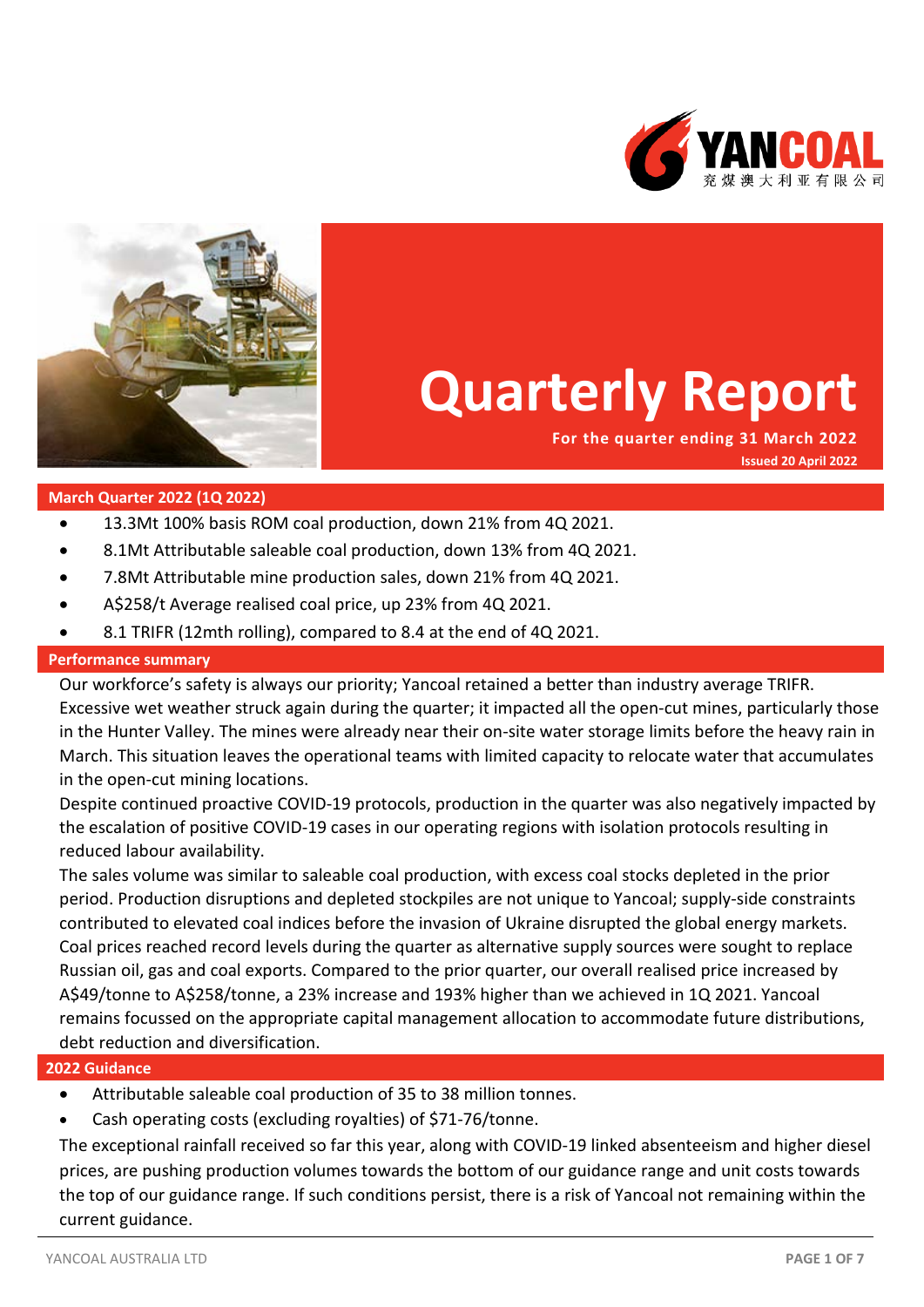#### **Production and Sales Data**

|                                                      | Mine<br>type    | Economic<br>Interest     | <b>1Q</b><br>2022 | 4Q<br>2021 | PP<br>Change | <b>1Q</b><br>2021 | <b>PCP</b><br>Change | 3 months year-to-date |      |                       |
|------------------------------------------------------|-----------------|--------------------------|-------------------|------------|--------------|-------------------|----------------------|-----------------------|------|-----------------------|
| <b>ROM COAL PRODUCTION, Mt</b>                       |                 |                          |                   |            |              |                   |                      | 2022                  | 2021 | Change                |
| Moolarben                                            | OC/UG           | 95%                      | 4.9               | 5.0        | (2%)         | 4.6               | 7%                   | 4.9                   | 4.6  | 7%                    |
| Mount Thorley Warkworth                              | <b>OC</b>       | 82.9%                    | 3.0               | 4.4        | (32%)        | 3.9               | (23%)                | 3.0                   | 3.9  | (23%)                 |
| <b>Hunter Valley Operations</b>                      | ОC              | 51%                      | 3.0               | 4.2        | (29%)        | 2.9               | 3%                   | 3.0                   | 2.9  | 3%                    |
| Yarrabee                                             | ОC              | 100%                     | 0.5               | 0.9        | (44%)        | 0.6               | (17%)                | 0.5                   | 0.6  | (17%)                 |
| <b>Stratford Duralie</b>                             | ОC              | 100%                     | 0.1               | 0.7        | (86%)        | 0.2               | (50%)                | 0.1                   | 0.2  | (50%)                 |
| Middlemount                                          | ОC              | 49.9997%                 | 1.2               | 1.2        | $-$ %        | 1.2               | -%                   | 1.2                   | 1.2  | -%                    |
| Ashton                                               | UG              | 100%                     | 0.6               | 0.5        | 20%          | 0.9               | (33%)                | 0.6                   | 0.9  | (33%)                 |
| Total - 100% Basis                                   |                 |                          |                   | 16.9       | (21%)        | 14.3              | (7%)                 | 13.3                  | 14.3 | (7%)                  |
| <b>Total - Attributable</b>                          |                 |                          | 10.0              | 12.6       | (21%)        | 10.8              | (7%)                 | 10.0                  | 10.8 | (7%)                  |
| <b>SALEABLE COAL</b>                                 |                 | Attributable             | <b>1Q</b>         | 4Q         | PP           | <b>1Q</b>         | <b>PCP</b>           |                       |      | 3 months year-to-date |
| <b>PRODUCTION, Mt</b>                                | Coal type       | Contribution             | 2022              | 2021       | Change       | 2021              | Change               | 2022                  | 2021 | Change                |
| Moolarben                                            | Thermal         | 95%                      | 4.3               | 4.6        | (7%)         | 4.1               | 5%                   | 4.3                   | 4.1  | 5%                    |
| Mount Thorley Warkworth                              | Met.<br>Thermal | 82.9%                    | 2.0               | 3.0        | (33%)        | 2.7               | (26%)                | 2.0                   | 2.7  | (26%)                 |
| <b>Hunter Valley Operations</b>                      | Met.<br>Thermal | 51%                      | 2.7               | 2.6        | 4%           | 2.6               | 4%                   | 2.7                   | 2.6  | 4%                    |
| Yarrabee                                             | Met.<br>Thermal | 100%                     | 0.5               | 0.7        | (29%)        | 0.8               | (38%)                | 0.5                   | 0.8  | (38%)                 |
| <b>Stratford Duralie</b>                             | Met.<br>Thermal | 100%                     | 0.2               | 0.3        | (33%)        | 0.1               | 100%                 | 0.2                   | 0.1  | 100%                  |
| Middlemount                                          | Met.<br>Thermal | 0% (equity<br>accounted) | 0.8               | 0.9        | (11%)        | 0.9               | (11%)                | 0.8                   | 0.9  | (11%)                 |
| Ashton                                               | Met.            | 100%                     | 0.2               | 0.2        | $-%$         | 0.4               | (50%)                | 0.2                   | 0.4  | (50%)                 |
| Total - 100% Basis                                   |                 |                          | 10.7              | 12.3       | (13%)        | 11.6              | (8%)                 | 10.7                  | 11.6 | (8%)                  |
| Total - Attributable                                 |                 |                          | 8.1               | 9.3        | (13%)        | 8.7               | (7%)                 | 8.1                   | 8.7  | (7%)                  |
| <b>SALES VOLUME</b>                                  |                 |                          | <b>1Q</b>         | 4Q         | PP           | <b>1Q</b>         | <b>PCP</b>           | 3 months year-to-date |      |                       |
| by coal type, Mt                                     |                 |                          | 2022              | 2021       | Change       | 2021              | Change               | 2022                  | 2021 | Change                |
| Metallurgical coal                                   |                 |                          | 1.1               | 1.6        | (31%)        | 1.4               | (21%)                | 1.1                   | 1.4  | (21%)                 |
| Thermal coal                                         |                 |                          | 6.7               | 8.3        | (19%)        | 7.2               | (7%)                 | 6.7                   | 7.2  | (7%)                  |
| <b>Total - Attributable</b>                          |                 |                          | 7.8               | 9.9        | (21%)        | 8.6               | (9%)                 | 7.8                   | 8.6  | (9%)                  |
| Metallurgical coal average realised price, A\$/tonne |                 |                          | 349               | 285        | 22%          | 117               | 196%                 | 349                   | 117  | 196%                  |
| Thermal coal average realised price, A\$/tonne       |                 |                          | 243               | 195        | 25%          | 82                | 198%                 | 243                   | 82   | 198%                  |
| Average realised price, A\$/tonne                    |                 |                          | 258               | 209        | 23%          | 88                | 193%                 | 258                   | 88   | 193%                  |

**Notes:**

• Attributable figures exclude production from Middlemount (incorporated joint venture and equity-accounted).

• 'Sales volumes by coal type' excludes the sale of purchased coal.

• ROM = Run of Mine; the volume extracted and available to be processed.

 $1Q =$  March quarter period  $3Q =$  September quarter period  $PP =$  Prior quarter period

Mt = million tonnes UG = Underground

Met. = Metallurgical coal **OC** = Open-cut

2Q = June quarter period 4Q = December quarter period PCP = Prior year corresponding period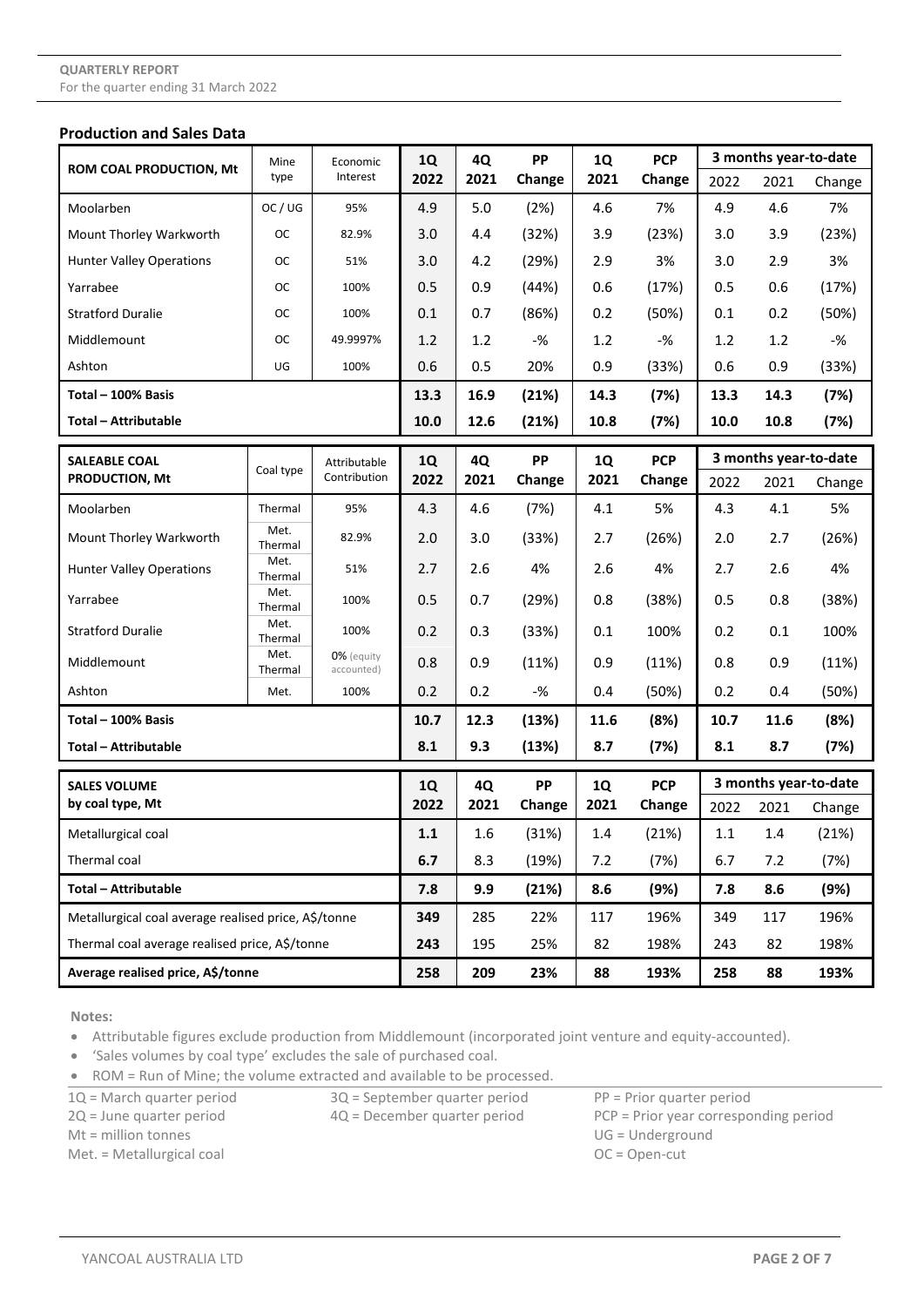**QUARTERLY REPORT** For the quarter ending 31 March 2022

**SAFETY STATISTIC - 12mth Rolling TRIFR**



#### **CEO COMMENT**

The health and well-being of all Yancoal employees remain a key focus. The 12-month rolling Total Recordable Injury Frequency Rate<sup>[1](#page-2-0)</sup> at the end of  $1Q$ 2022 was 8.1, compared to 8.4 at the end of 4Q  $2021<sup>2</sup>$  $2021<sup>2</sup>$ . This figure compares favourably with the comparable industry weighted average TRIFR of 10.2 at the end of March.

All the mines continue to operate with COVID-19 controls in place, such as crew separation measures, staggered crew starting times, Rapid Antigen Testing, and additional time for employee briefings on mandatory COVID-19 protocols. Whilst this rigorous approach has minimised the COVID-19 impact, as the community transmission of the Omicron-variant increased, particularly in the Newcastle and Hunter regions, we have experienced increased absenteeism through isolation requirements, reducing personnel availability. Transport delays affecting spare part deliveries are also a factor at most mines.

The heavy rains returned, particularly in March. The immediate impact of the rain was restricted access to some mines and the suspension of open-cut mining as pits accumulated water. The more pressing issue is removing water from mining locations, given water storage capacity is close to critical levels at our mines in NSW. The recovery efforts were further impacted by unplanned maintenance and delays to new haulage trucks.

We identified excessive rain, COVID-19 and diesel prices as primary risks to our production and cost outlook for 2022. The teams at each mine are once again revising the recovery plans to minimise the production impacts.

In addition to high diesel prices, with the strong coal market, we are also experiencing cost pressures across the value chain, but management remains focussed on enforcing strict cost control disciplines.

In the context of the revenue Yancoal reports, a 23% increase in the average realised coal price counteracts the 21% lower sales volume for the quarter. Our average realised coal price for 1Q 2022 comprised a thermal coal average realised price of A\$243/tonne and a metallurgical coal average realised price of A\$349/tonne; both were close to three times the prices achieved just 12 months ago.

The dislocation of global energy markets caused by the invasion of Ukraine exacerbated conditions in international coal markets, which were already supply-side constrained. Rain and COVID-19 impacts are not unique to Yancoal; it seems likely that supplyside constraints will set the tone for the international coal indices through much of 2022. Yancoal is working with its customers to meet their requirements as best as possible from its constrained production profile.

<span id="page-2-1"></span><span id="page-2-0"></span> $1$  Attributable TRIFR includes Moolarben. Mount Thorley Warkworth, Stratford Duralie, Yarrabee and Corporate; it excludes Joint venture operated Middlemount and Hunter Valley

Operations. The Industry Weighted Average combines proportional components from the relevant New South Wales and Queensland Industry references.

<sup>2</sup> Prior periods may be revised for reclassification of past events.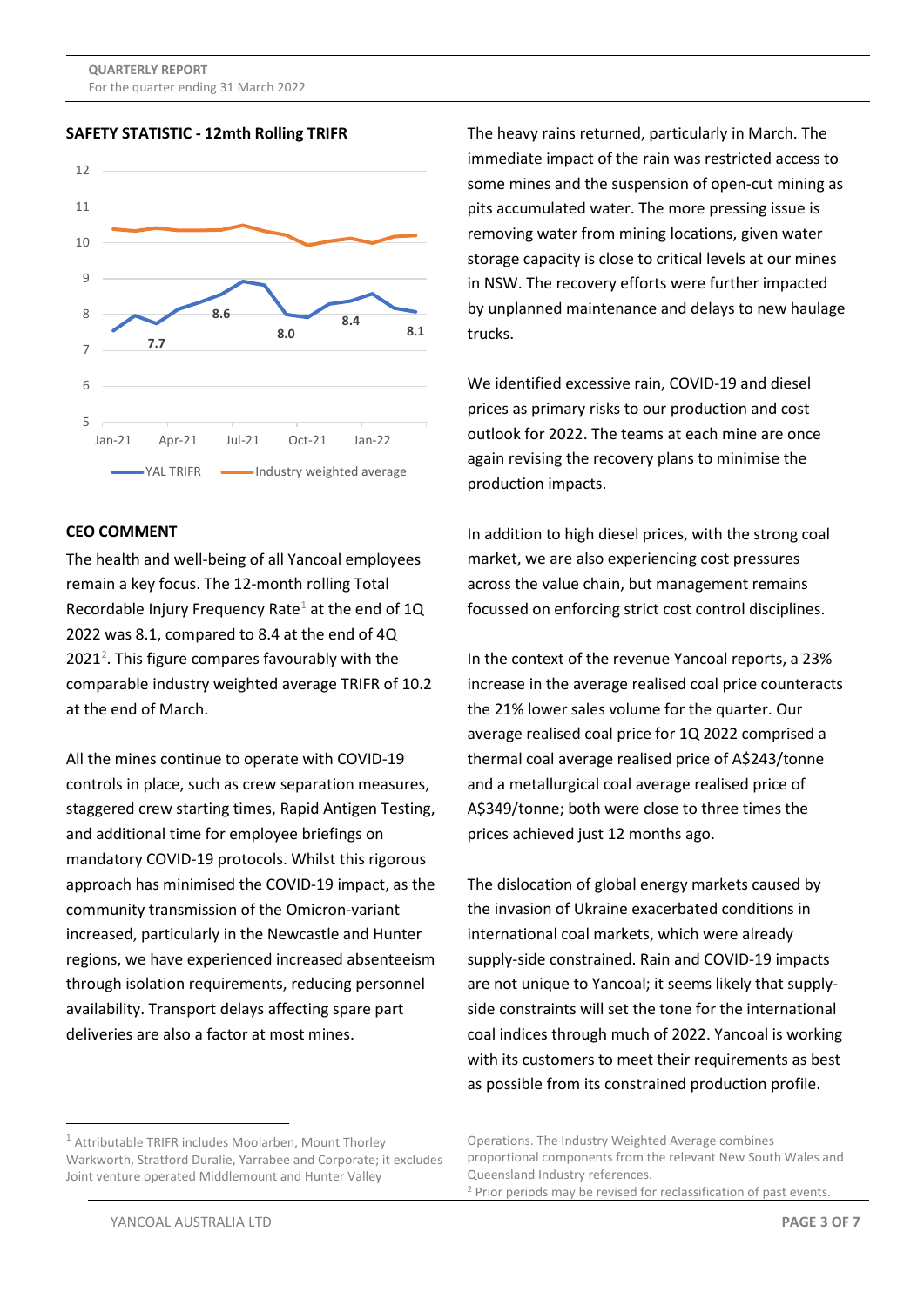Through periods of high and low coal prices, our focus remains on the controllable elements of our business. A disciplined production and operating costs approach ensures the best outcome in all coal market conditions.

Yancoal's large-scale, low-cost production profile provides notable cash flow during periods of elevated coal prices. In the past six months, Yancoal repaid US\$500mn of debt ahead of schedule (in October 2021) and allocated A\$930 million to the 2021 dividend.



# **COAL SALES and PRICING**

During 1Q 2022, attributable sales of 7.8Mt were 0.3 below the attributable saleable production (8.1Mt). Current inventory levels are comparable to past periods.

Yancoal purchased additional coal for blending, per its usual practice, to optimise the overall product mix and realised prices, as well as some extra volumes to meet obligations after the rain disruptions. Yancoal's average realised sale price in 1Q 2022 was A\$258/t

across the combined thermal and metallurgical coal volumes, compared to A\$209/t in the prior quarter and A\$88/t in the prior corresponding period.

During 1Q 2022, Yancoal's average realised price for thermal coal was A\$243/tonne, 196% higher than 1Q 2021. Similarly, Yancoal's average realised price for metallurgical coal was A\$349/tonne, 198% higher than 1Q 2021.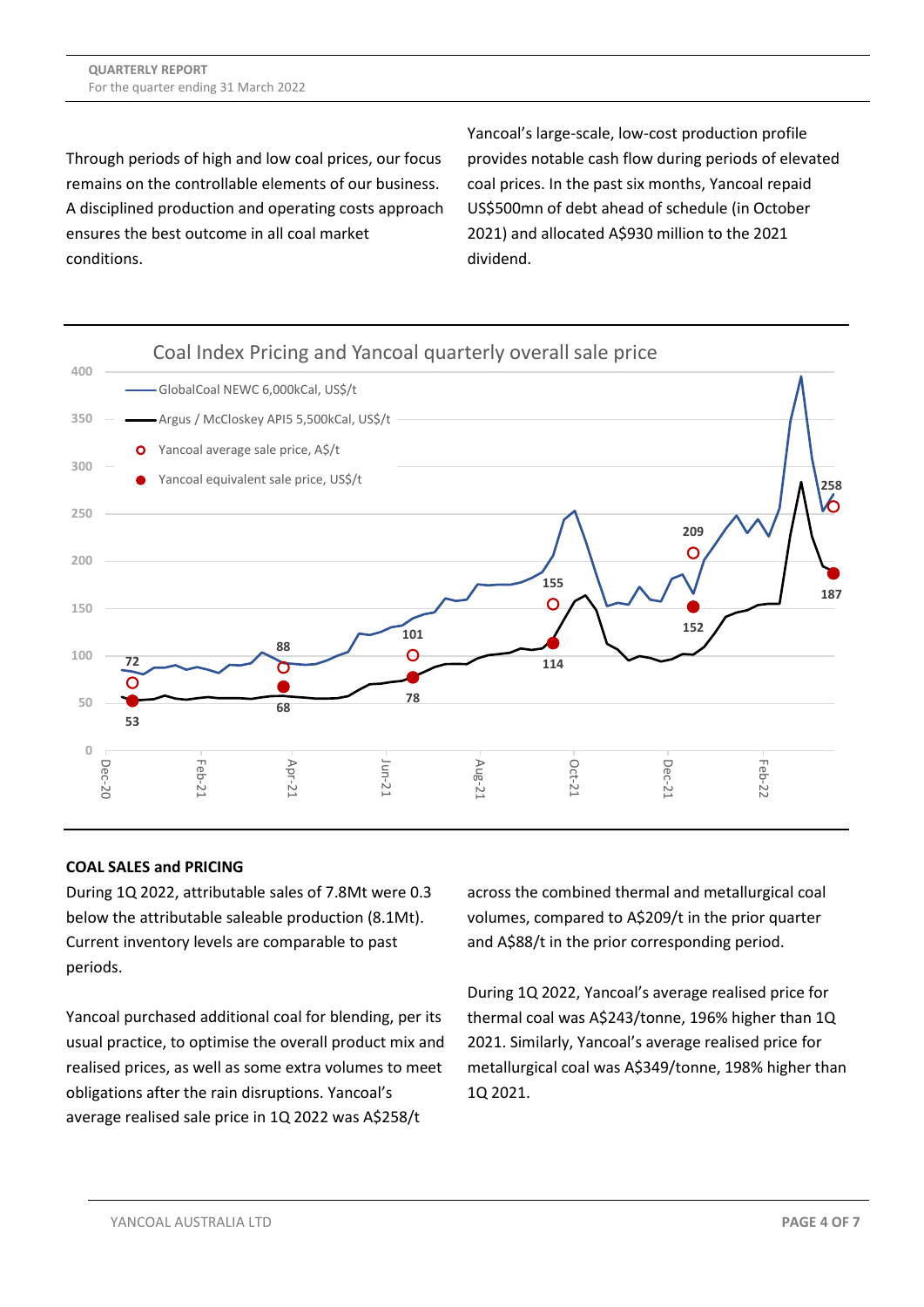## **COAL MARKET OUTLOOK**

Yancoal sells most of its thermal coal at prices associated with the All Published Index 5 (API5) 5,500kCal index, with the balance priced off the GlobalCOAL NEWC 6,000kCal NAR index (GCNewc). During 1Q 2022, the API5 price averaged US\$174/t after peaking at over US\$300/t. The GCNewc index also jumped to record levels; it averaged US\$264/t after peaking at over US\$395/t.

The international coal market indices were already at elevated levels due to supply-side constraints before the invasion of Ukraine. The invasion disrupted global energy markets as traders and customers prepared for a possible drop in Russian export volumes related to potential sanctions and international payment constraints.

After reaching record levels in March, the indices eased back as the market settled following the initial reaction to supply risks of Russian coal and the delayed imposition of sanctions. However, the indices are still at elevated levels and potentially remain elevated until the geopolitical factors pass.

Overall supply volumes remain constrained due to the structural decline in coal asset investment and

ongoing production losses resulting from COVID-19 and weather effects across the coal industry and supporting industries.

Overall, the demand for low-ash GCNewc coal has remained consistent with the expectations of market observers. Swings in the supply output and sentiment seem likely to determine index movements for the remainder of the year.

The high-ash API5 index followed a similar profile to the low-ash index during the quarter. Chinese domestic supply, Indonesian exports and Indian imports demand are key factors in this market. Yancoal is a leading participant in the international high-ash thermal coal market.

Although having retreated from peak levels, international coal indices remain remarkably robust compared to prior years. The metallurgical and thermal coal markets have sound demand fundamentals, and we see this as supportive of the price outlook during the first half of 2022.

#### **ASSET PERFORMANCE**

All the open-cut mines in NSW and one in Queensland were significantly impacted as an intense low-pressure system delivered heavy rainfall across the east coast, including record volumes in the Hunter Valley during March. The rainfall impacted output during the quarter and will impact the remainder of the year as the adverse weather in 2021 left the operations with low mining inventory levels and significant water volumes on site.

Our workforce availability remains impacted by COVID-19 as workers follow mandatory isolation procedures.

The impact varies by mine in any given month, but the reduced availability of employees and contractors is hampering the wet weather recovery efforts across the mines. There are also ongoing logistics and supply chain delays due to COVID-19 disruptions.

#### **Moolarben**

Overburden removal and ROM mining activities were reduced due to lower than planned crew numbers resulting from COVID-19 related absenteeism and a general labour shortage in the region. To catch up on overburden removal, we are bringing additional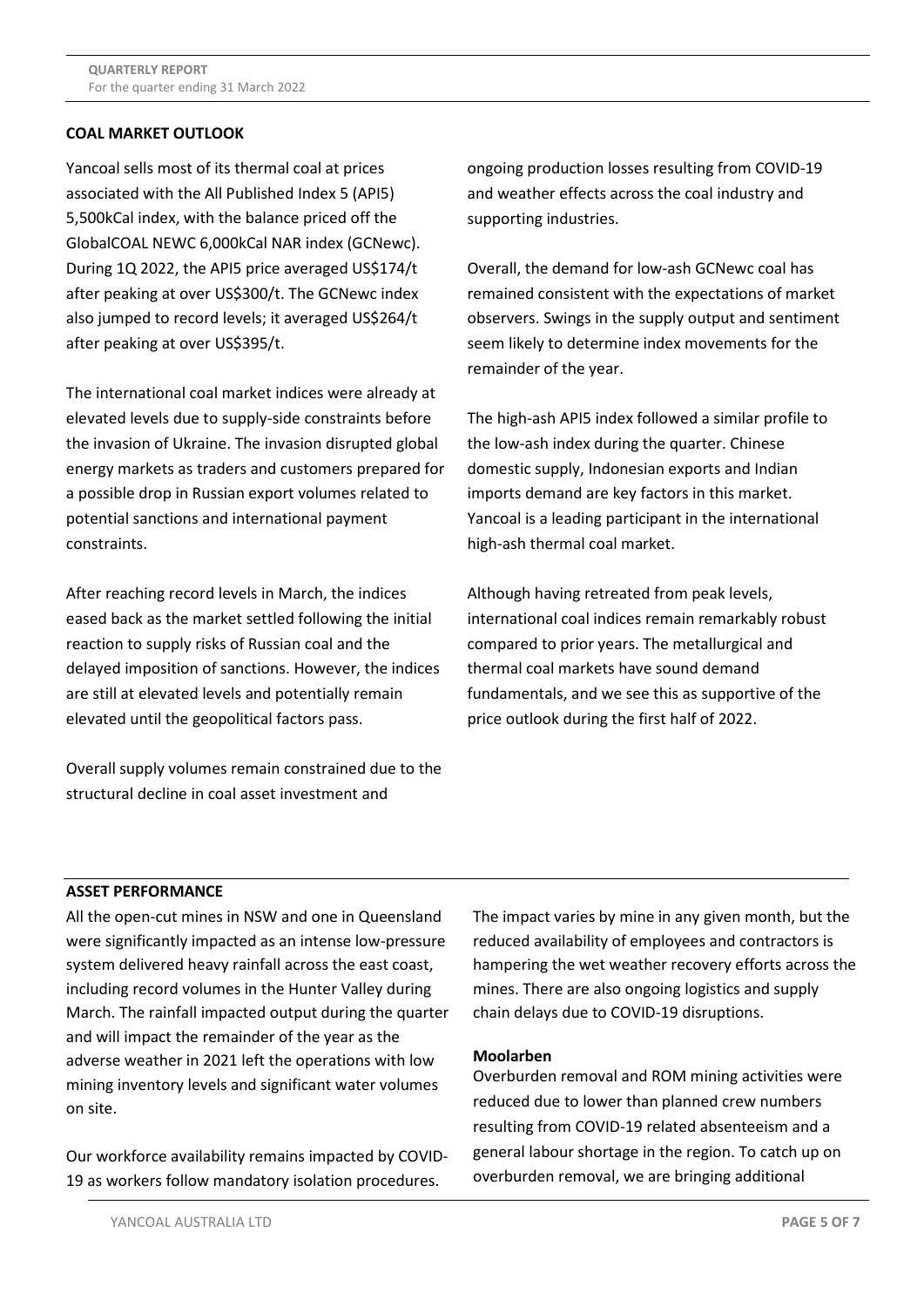contractor mining capacity to the site. The mine is adding further water storage dams to its system but is currently at its limit for capacity to de-water mining locations. The underground mine also experienced reduced crew numbers; however, it was able to deliver above the targeted production level.

# **Mount Thorley Warkworth (MTW)**

MTW is also dealing with the wet weather and COVID-19 impacts as it aims to recover from a low inventory of blasted overburden at the start of the year. The mine was closed for several days due to rain, and when mining resumed, haul cycles were longer than usual as roads and dumps on-site were remediated. The construction of an additional water storage dam is planned for 2022 to increase the capacity to de-water the mining locations, but the prioritisation of this work needs to be balanced against the re-optimisation of the overall mine schedule.

## **Hunter Valley Operations (HVO)**

Wet weather impacted production during February and was compounded by unplanned equipment maintenance delays. In March, localised flooding again impacted the operation when the access between the southern and northern mining operations was affected. The mine has increased wash plant capacity after restarting the second wash plant in December, enabling further optimisation of the mines' coal stockpiles during 2022.

#### **Yarrabee**

Although the Yarrabee mine experienced less rainfall than other sites, it did have to contend with complex mining conditions. Water in the pit from previous

rainfall continues to impact mining activities. Due to the continuing high PCI coal price, a decision was taken to continue the wash harder strategy, achieving a higher specification product. This lowers the yield; however, the higher realised price more than counters the loss in product tonnes.

## **Stratford Duralie**

In December, the wash plant was shut down following the partial failure of a reinforced earthwall at the ROM coal bin caused by saturated ground conditions following heavy rain. The temporary mobile crushing plant that was used to keep the mine running has now been replaced by a larger unit Yancoal had at the Austar mine. Implementation of recovery works will continue into the June quarter, meaning output from the mine will necessarily be weighted to the second half of the year.

## **Middlemount**

COVID-19 absenteeism and unplanned equipment maintenance impacted mining activities; however, the mine maintained its output at levels similar to prior periods.

# **Ashton**

Ashton is an underground mine, so the rain was not an issue for the Ashton operation; however, local road closures did restrict the workforce from reaching the mine at times. The longwall had to deal with soft floor conditions and roof dilution that impacted yield in the wash plant during the period. As with the other mines, the mine is experiencing reduced workforce availability.